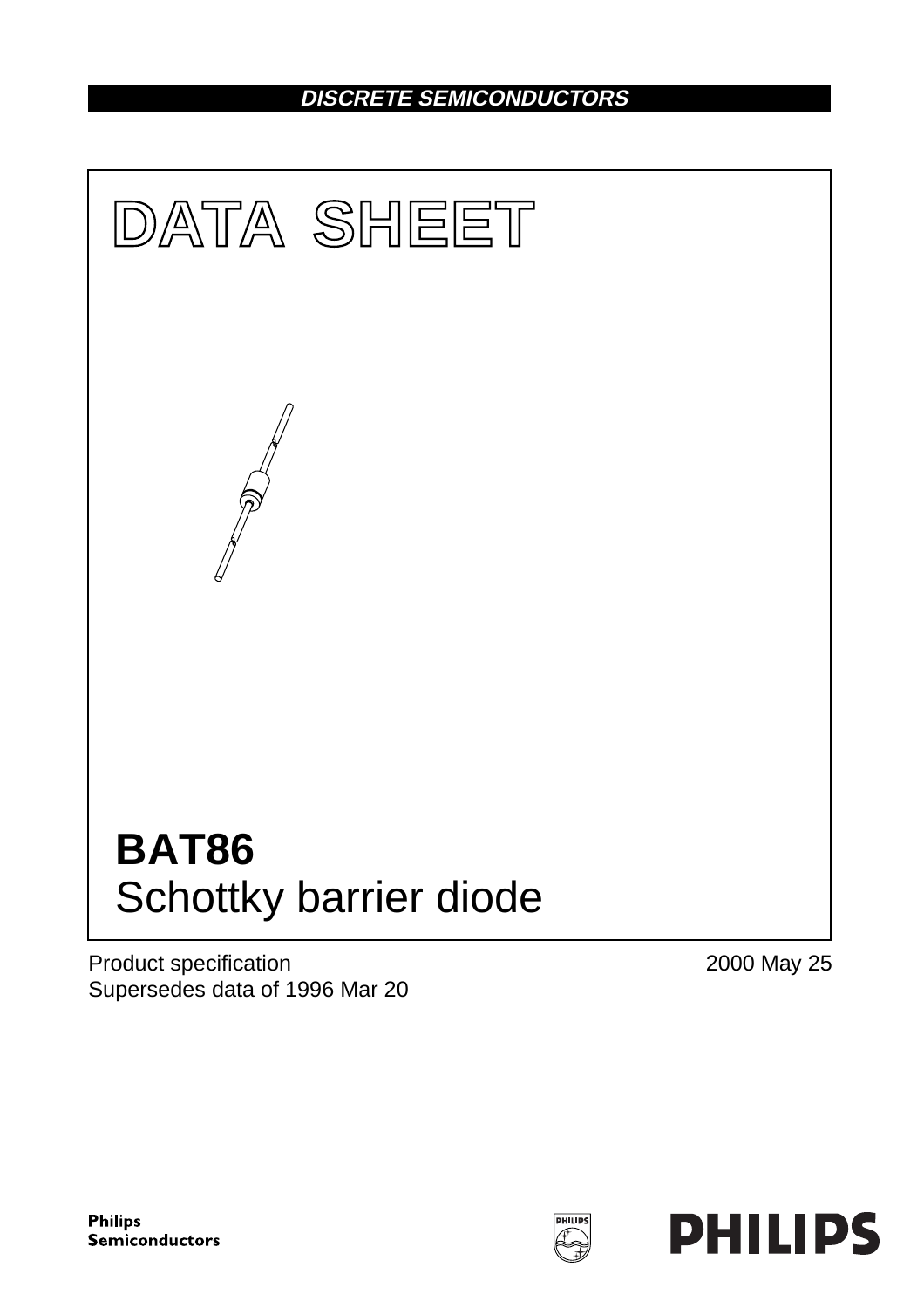#### **FEATURES**

- Low forward voltage
- Guard ring protected
- Hermetically-sealed leaded glass package.

#### **APPLICATIONS**

- Ultra high-speed switching
- Voltage clamping
- Protection circuits
- Blocking diodes.

#### **LIMITING VALUES**

In accordance with the Absolute Maximum Rating System (IEC 60134).

| <b>SYMBOL</b>              | <b>PARAMETER</b>                    | <b>CONDITIONS</b>                                                                                                  | MIN.                              | MAX.   | <b>UNIT</b> |
|----------------------------|-------------------------------------|--------------------------------------------------------------------------------------------------------------------|-----------------------------------|--------|-------------|
| V <sub>R</sub>             | continuous reverse voltage          |                                                                                                                    |                                   | 50     | V           |
| IF.                        | continuous forward current          |                                                                                                                    |                                   | 200    | mA          |
| IF(AV)                     | average forward current             | PCB mounting, lead length $=$ 4 mm;<br>$V_{RWM}$ = 25 V; a = 1.57; $\delta$ = 0.5;<br>$T_{amb}$ = 50 °C; see Fig.2 | $\overbrace{\phantom{123221111}}$ | 200    | mA          |
| <b>IFRM</b>                | repetitive peak forward current     | $t_0 \leq 1$ s; $\delta \leq 0.5$                                                                                  |                                   | 500    | mA          |
| <b>IFSM</b>                | non-repetitive peak forward current | $t_0 \leq 10$ ms                                                                                                   | —                                 | 5      | A           |
| ${\mathsf T}_{\text{stg}}$ | storage temperature                 |                                                                                                                    | $-65$                             | $+150$ | $^{\circ}C$ |
| T,                         | junction temperature                |                                                                                                                    |                                   | 125    | $^{\circ}C$ |
| l amb                      | operating ambient temperature       |                                                                                                                    | $-65$                             | $+125$ | $^{\circ}C$ |

### **DESCRIPTION**

Planar Schottky barrier diode with an integrated protection ring against static discharges, encapsulated in a hermetically-sealed subminiature SOD68 (DO-34) package. The diode is suitable for mounting on a 2 E (5.08 mm) pitch.



Fig.1 Simplified outline (SOD68; DO-34) and symbol.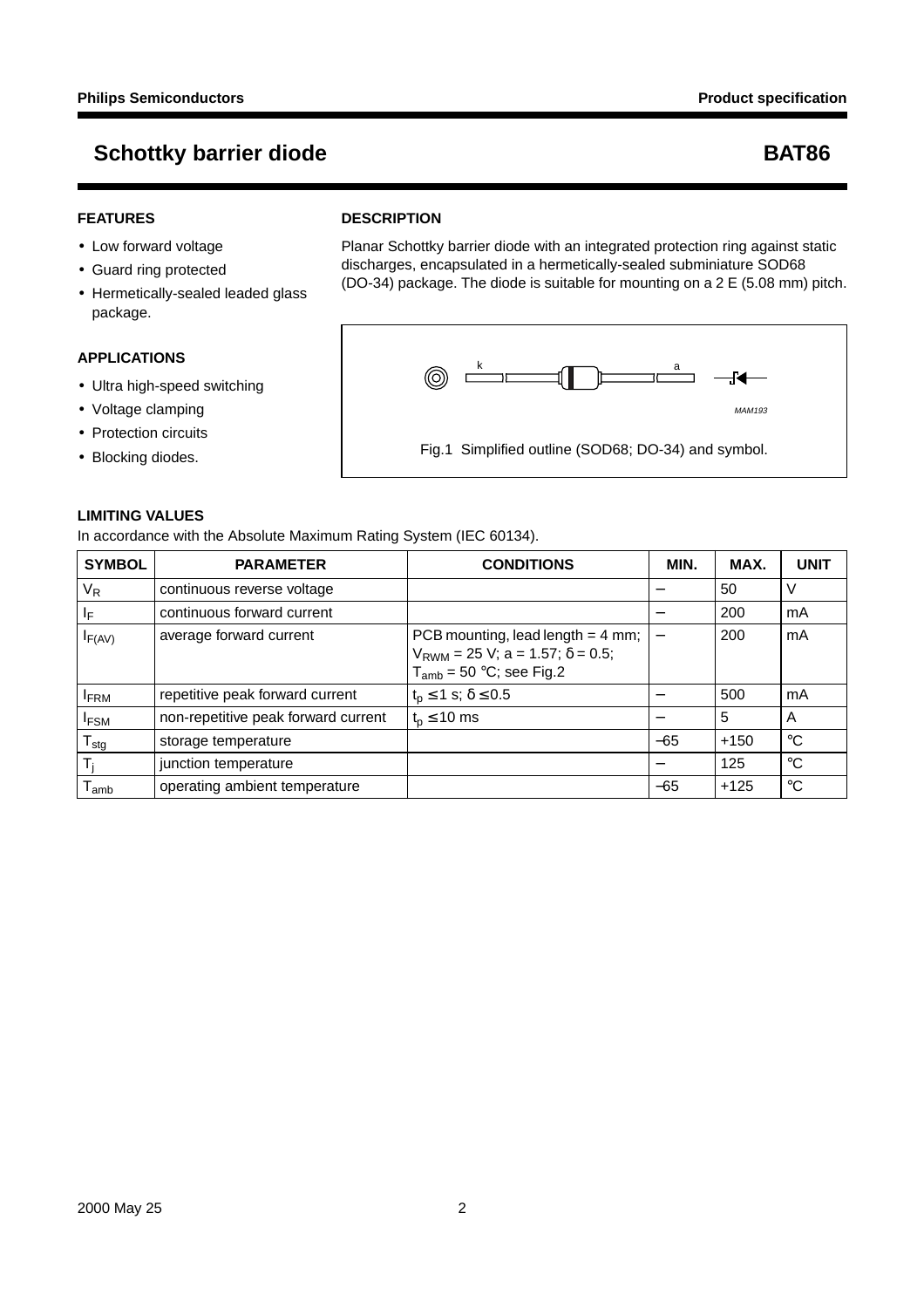### **ELECTRICAL CHARACTERISTICS**

### $T_{amb} = 25 °C$ ; unless otherwise specified.

| <b>SYMBOL</b> | <b>PARAMETER</b>      | <b>CONDITIONS</b>                                                                                                            | MAX.           | <b>UNIT</b> |
|---------------|-----------------------|------------------------------------------------------------------------------------------------------------------------------|----------------|-------------|
| $V_F$         | forward voltage       | see Fig.3                                                                                                                    |                |             |
|               |                       | $I_F = 0.1$ mA                                                                                                               | 300            | mV          |
|               |                       | $I_F = 1$ mA                                                                                                                 | 380            | mV          |
|               |                       | $I_F = 10$ mA                                                                                                                | 450            | mV          |
|               |                       | $I_F = 30$ mA                                                                                                                | 600            | mV          |
|               |                       | $I_F = 100 \text{ mA}$                                                                                                       | 900            | mV          |
| $I_R$         | reverse current       | $V_R = 40V$ ; see Fig.4; note 1                                                                                              | 5              | μA          |
| $t_{rr}$      | reverse recovery time | when switched from $I_F = 10$ mA to<br>$I_R$ = 10 mA; R <sub>L</sub> = 100 $\Omega$ ;<br>measured at $I_R = 1$ mA; see Fig.6 | $\overline{4}$ | ns          |
| $C_d$         | diode capacitance     | f = 1 MHz; $V_R$ = 1 V; see Fig.5                                                                                            | 8              | pF          |

**Note**

1. Pulsed test:  $t_p = 300 \mu s$ ;  $\delta = 0.02$ .

### **THERMAL CHARACTERISTICS**

| <b>SYMBOL</b> | <b>PARAMETER</b>                            | <b>CONDITIONS</b> | <b>VALUE</b>    | UNIT |
|---------------|---------------------------------------------|-------------------|-----------------|------|
| $R_{th\,i-a}$ | thermal resistance from junction to ambient | note 1            | 32 <sup>c</sup> | K/W  |

**Note**

1. Refer to SOD68 standard mounting conditions.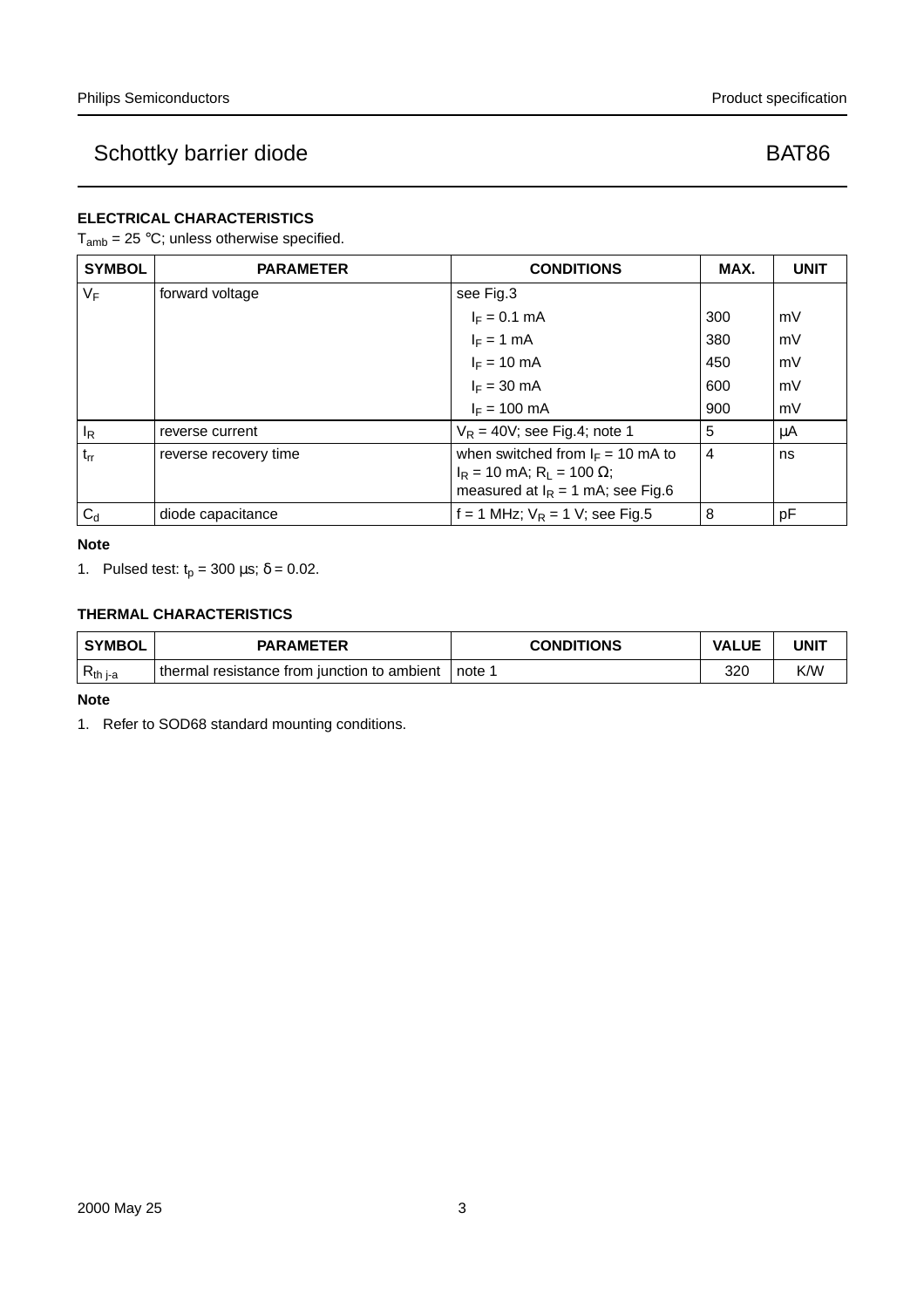#### **GRAPHICAL DATA**

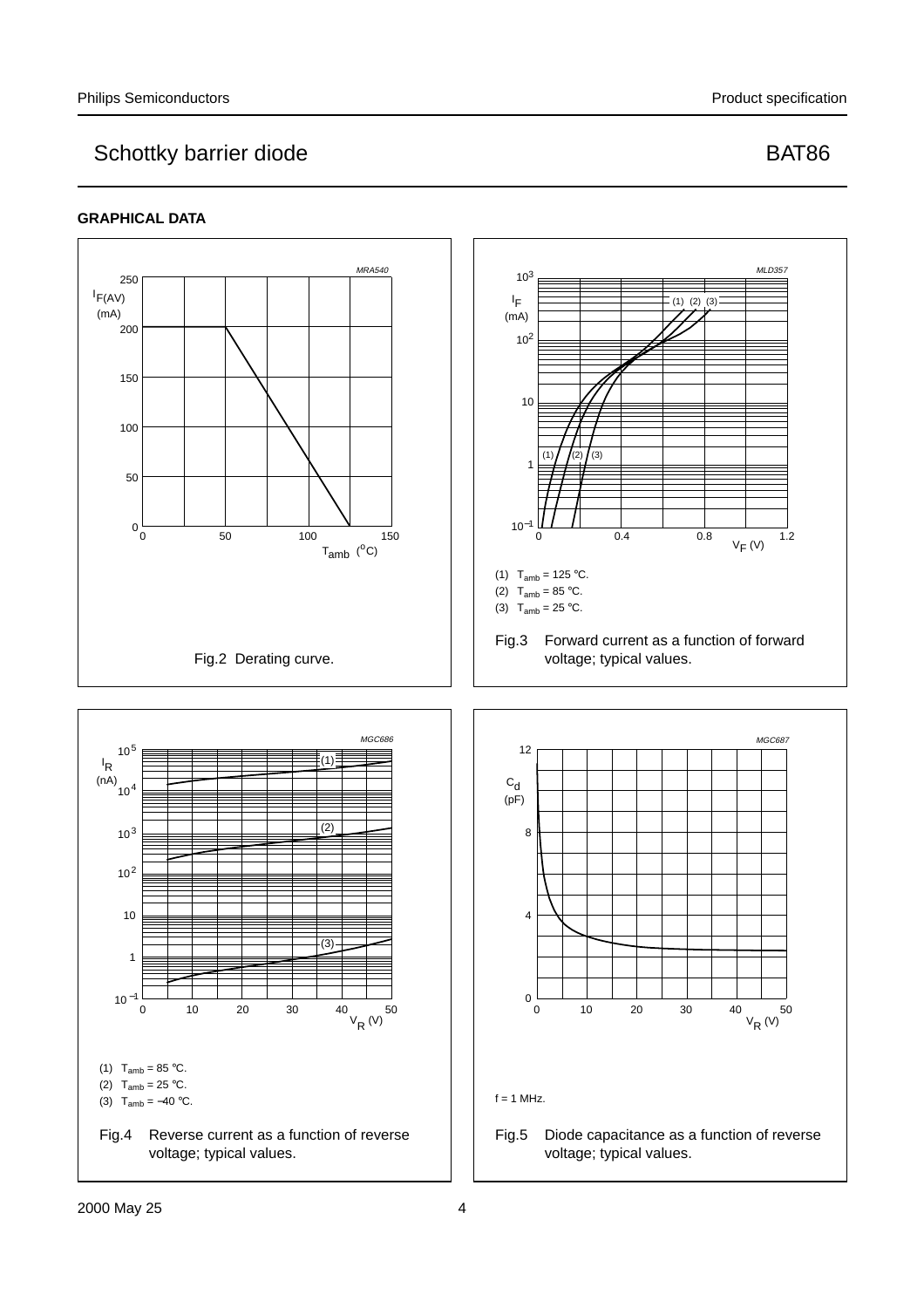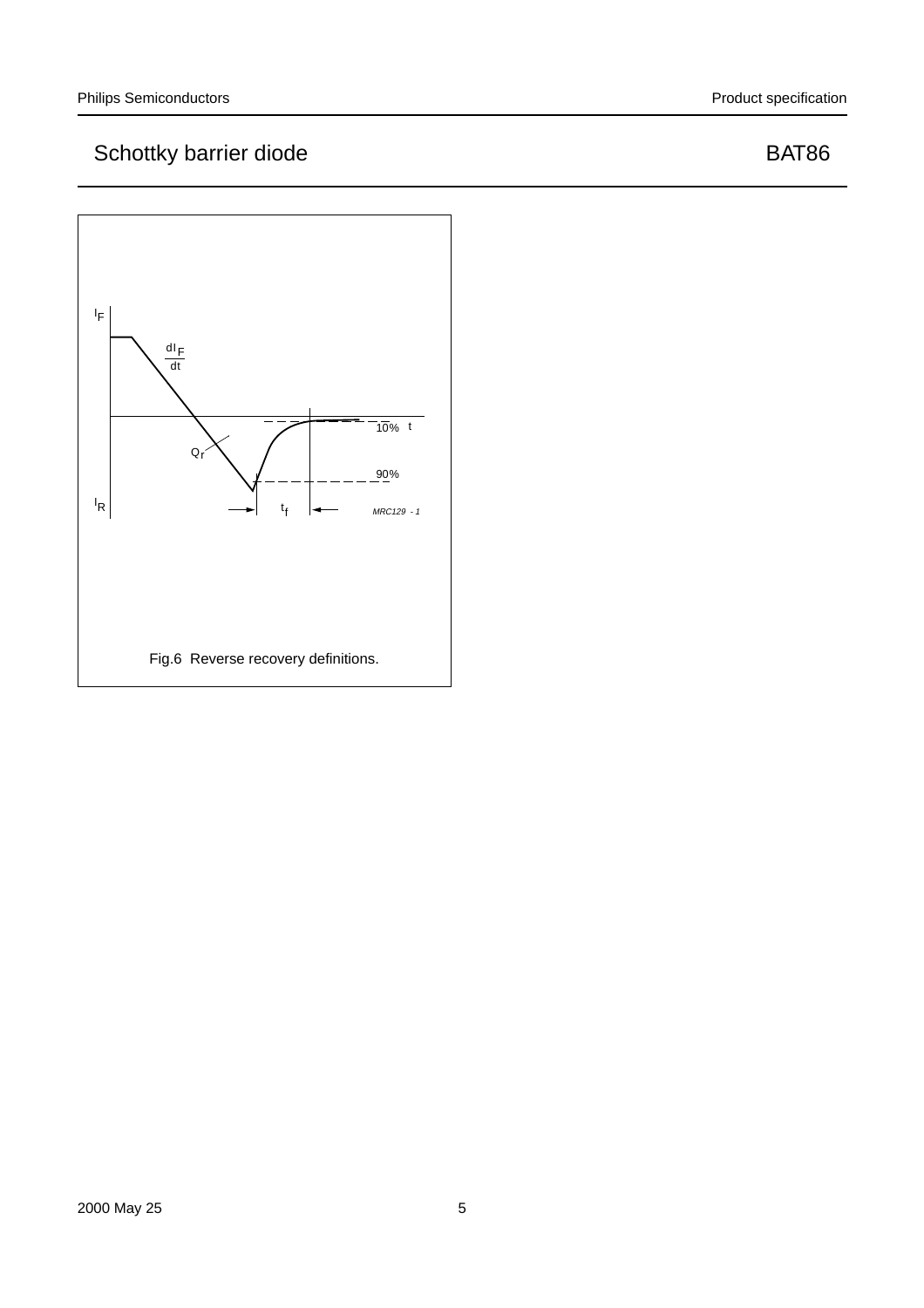#### **PACKAGE OUTLINE**

#### **Hermetically sealed glass package; axial leaded; 2 leads SOD68**

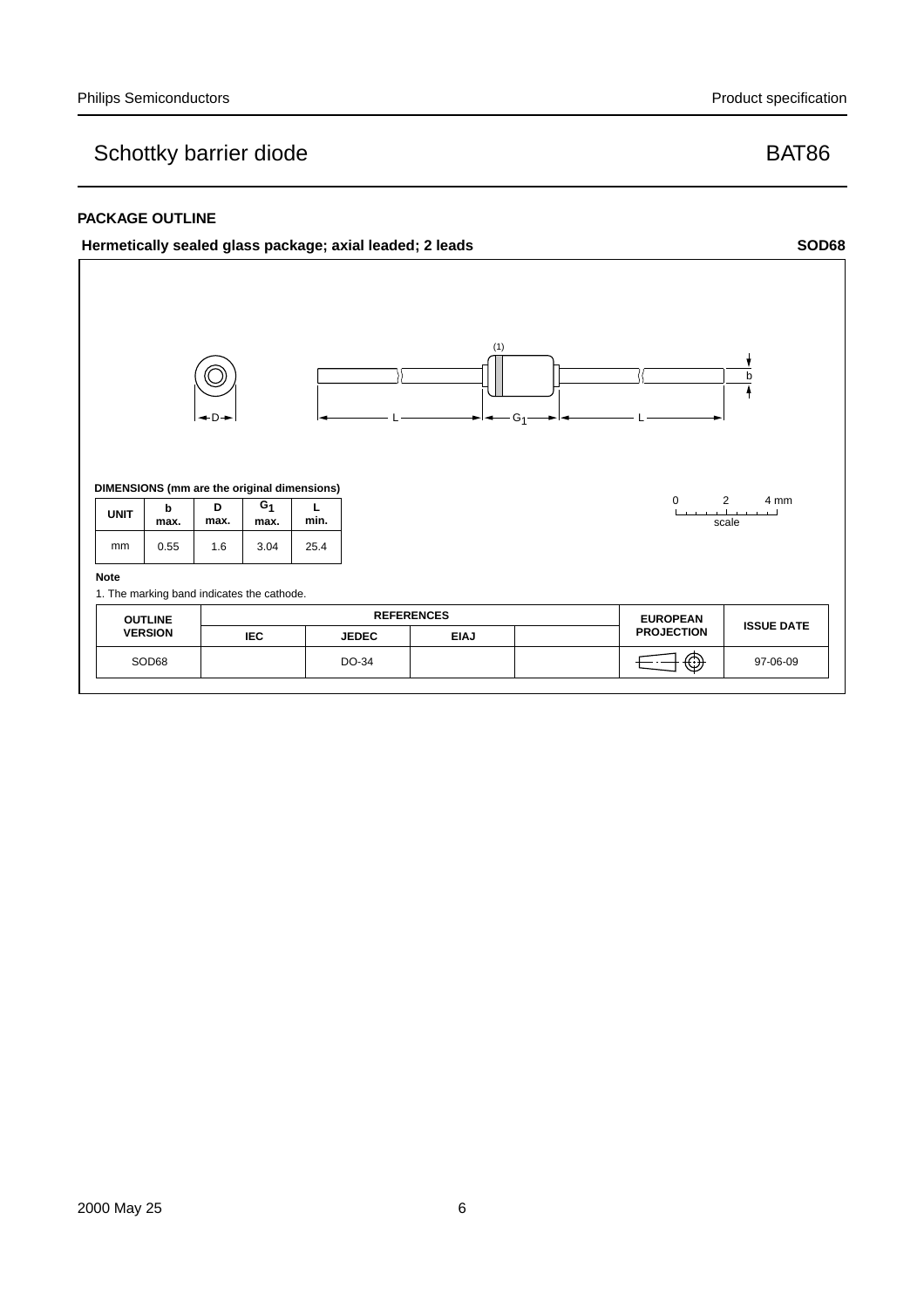#### **DATA SHEET STATUS**

| <b>DATA SHEET STATUS</b>  | <b>PRODUCT</b><br><b>STATUS</b> | <b>DEFINITIONS (1)</b>                                                                                                                                                                                                                                              |
|---------------------------|---------------------------------|---------------------------------------------------------------------------------------------------------------------------------------------------------------------------------------------------------------------------------------------------------------------|
| Objective specification   | Development                     | This data sheet contains the design target or goal specifications for<br>product development. Specification may change in any manner without<br>notice.                                                                                                             |
| Preliminary specification | Qualification                   | This data sheet contains preliminary data, and supplementary data will be<br>published at a later date. Philips Semiconductors reserves the right to<br>make changes at any time without notice in order to improve design and<br>supply the best possible product. |
| Product specification     | Production                      | This data sheet contains final specifications. Philips Semiconductors<br>reserves the right to make changes at any time without notice in order to<br>improve design and supply the best possible product.                                                          |

#### **Note**

1. Please consult the most recently issued data sheet before initiating or completing a design.

#### **DEFINITIONS**

**Short-form specification** — The data in a short-form specification is extracted from a full data sheet with the same type number and title. For detailed information see the relevant data sheet or data handbook.

**Limiting values definition** — Limiting values given are in accordance with the Absolute Maximum Rating System (IEC 60134). Stress above one or more of the limiting values may cause permanent damage to the device. These are stress ratings only and operation of the device at these or at any other conditions above those given in the Characteristics sections of the specification is not implied. Exposure to limiting values for extended periods may affect device reliability.

Application information Applications that are described herein for any of these products are for illustrative purposes only. Philips Semiconductors make no representation or warranty that such applications will be suitable for the specified use without further testing or modification.

#### **DISCLAIMERS**

**Life support applications** — These products are not designed for use in life support appliances, devices, or systems where malfunction of these products can reasonably be expected to result in personal injury. Philips Semiconductors customers using or selling these products for use in such applications do so at their own risk and agree to fully indemnify Philips Semiconductors for any damages resulting from such application.

**Right to make changes** - Philips Semiconductors reserves the right to make changes, without notice, in the products, including circuits, standard cells, and/or software, described or contained herein in order to improve design and/or performance. Philips Semiconductors assumes no responsibility or liability for the use of any of these products, conveys no licence or title under any patent, copyright, or mask work right to these products, and makes no representations or warranties that these products are free from patent, copyright, or mask work right infringement, unless otherwise specified.